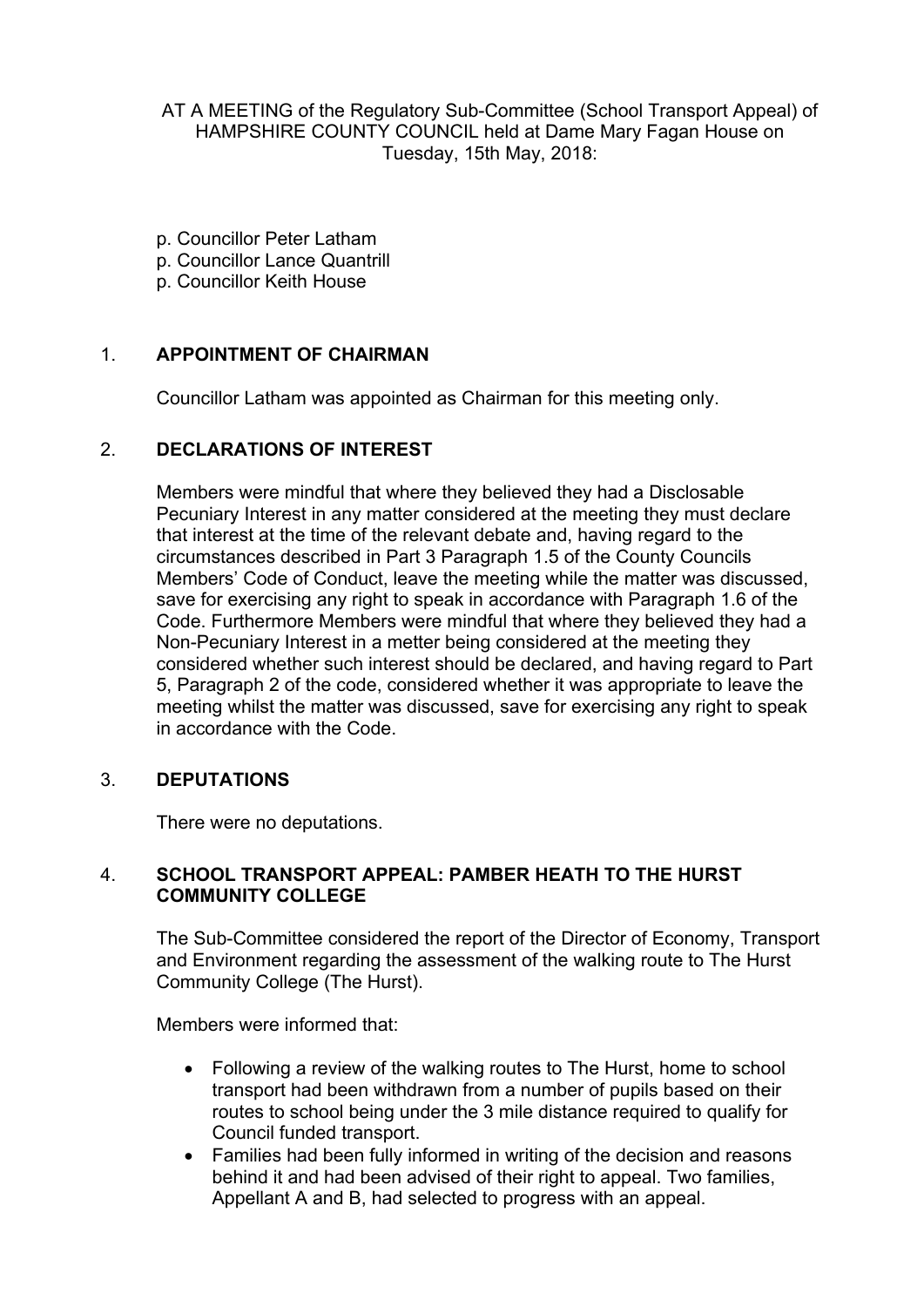- The walking routes had been walked, measured for distance and assessed for safety, in accordance with the Road Safety GB Criteria, by the Road Safety Officer. Both routes measured less than 3 miles and both routes were determined as safe for pupils to walk. It was confirmed, following Members' questions, that the on-site assessment had been made in January 2018 and Members were referred to the detailed appendices which contained the reports.
- Both routes were measured using a Trumeter distance measurement wheel. It was confirmed, following Members' questions, that this equipment was regularly sent to an independent, external organisation for audit and calibration purposes to ensure complete accuracy of measurements.

# 5. **EXCLUSION OF THE PRESS AND PUBLIC**

That the public be excluded from the meeting during the following items of business, as it is likely, in view of the nature of the business to be transacted or the nature of the proceedings, that if members of the public were present during these items there would be disclosure to them of exempt information within Paragraphs 1 and 2 of Part 1 of Schedule 12A to the Local Government Act 1972, and further that in all the circumstances of the case, the public interest in maintaining the exemption outweighs the public interest.

## 6. **EVIDENCE FROM APPELLANT A**

The Sub-Committee considered the presentation and documentation of appellant A outlining their reasons for appeal.

Members were informed that:

- The appellant's reasons for submitting the appeal were based primarily upon distance grounds. Appellant A considered the route had not been measured accurately by the Road Safety Officer and that it was over the 3 mile requirement.
- The appellant did not consider the proposed crossing point at the A340 to be safe.
- The appellant considered that there would be a negative impact upon their child's education should the Council funded home to school transport not be reinstated due to the time taken to walk the route.

### RESOLVED:

The Sub-Committee agreed that the walking route from Furze Cottage, Silchester Road, Pamber Heath to The Hurst was available to walk unaccompanied.

### 7. **EVIDENCE FROM APPELLANT B**

The Sub-Committee considered the presentation and documentation of Appellant B outlining their reasons for appeal.